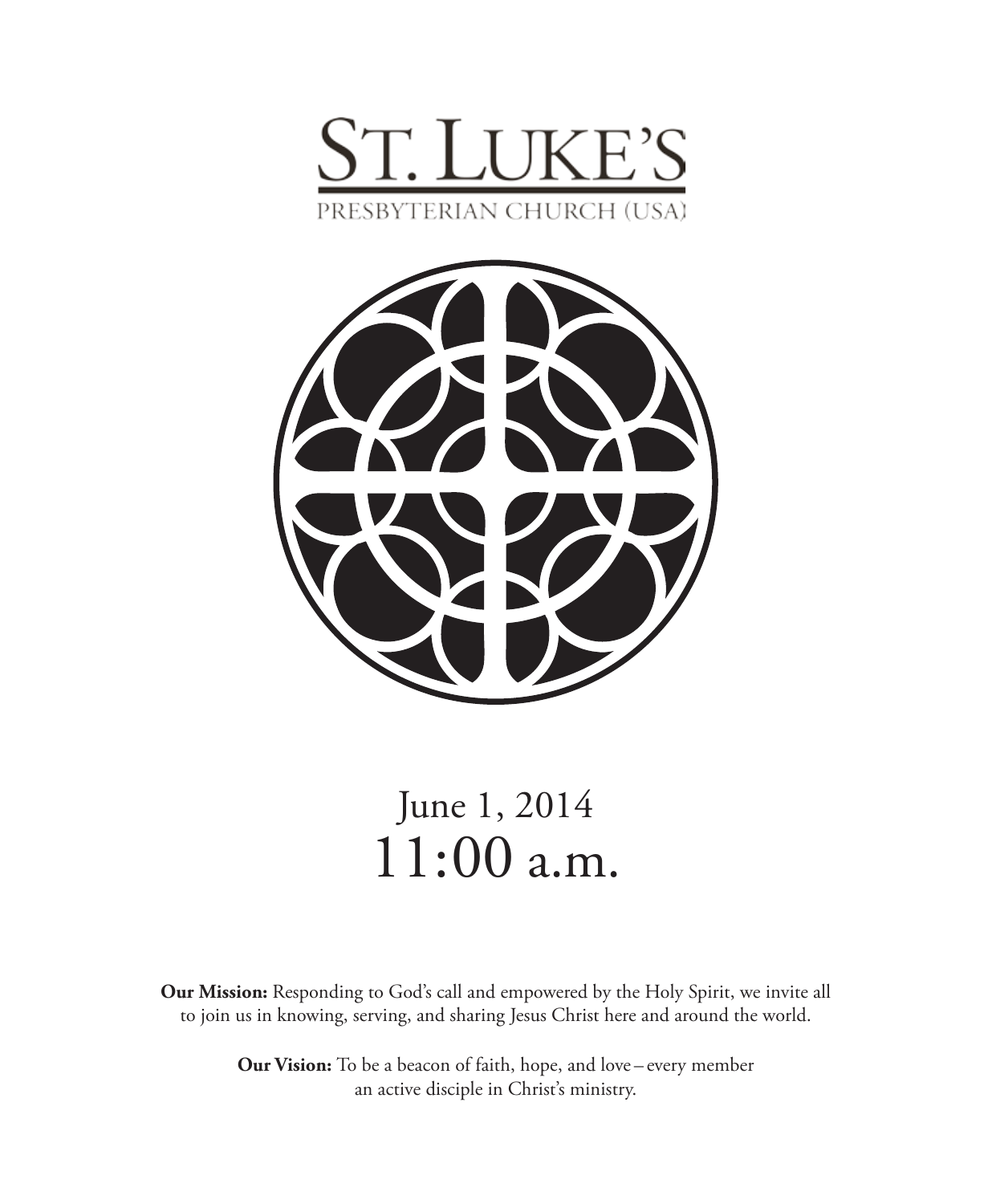

St. LUKE'S PRESBYTERIAN CHURCH (USA) 1978 Mt. Vernon Road Dunwoody, Georgia 30338-4617 770-393-1424 www.slpres.org

8:30 a.m. Chapel Communion Service 9:30 a.m. Sunday School 11:00 a.m. Sanctuary Worship Service *Nursery provided for all services and Sunday School*

> **OFFICE HOURS:** Mon. - Fri., 8:30 a.m. - 4:30 p.m.

Dr. Jason Whitener, Pastor Rev. Shannon Dill, Associate Pastor Rev. Phil Brown, Associate Pastor Dr. E. Moss Robertson, Pastor Emeritus



**That All May Worship:** St. Luke's strives to be a welcoming church for all. Assistive hearing devices, large print hymnals, large print bulletins and pew cushions are available. Please contact an usher for further assistance.

**Parents:** During the worship service, if necessary, the parlor is a comfortable place to be with your child and still see the service. Children's Worship Notebooks and activity sheets are available for all ages on the shelves in the Narthex (Sanctuary lobby). An usher can assist you.

For your convenience, there is a **Family Restroom** located in the hallway of the administrative offices, on the first floor, near the main lobby.

JUNE 1, 2014 • 7TH SUNDAY OF EASTER Liturgical Color: White *White is used on days we celebrate the redemptive work of Jesus Christ, such as Christmas, Easter and Communion Sundays.* 

#### **SERVING TODAY**

#### **Acolytes**

| Thank you for serving last week: Scott Whitener, crucifer,                                                 |
|------------------------------------------------------------------------------------------------------------|
| and Rebecca Strickland, acolyte supervisor.                                                                |
|                                                                                                            |
| Ushers  Mark & Kay Ryan, Edna & Jim Schell                                                                 |
| Communion Servers Ken Painter, Captain;<br>Parker Cutler, Mary & Billy Martin,<br>Alan Miller, Jerry Smith |
| Continental Breakfast Ly Douglass                                                                          |
| Nursery Supervisor  Anna Ferretti                                                                          |
|                                                                                                            |
|                                                                                                            |
|                                                                                                            |

# WELCOME, GUESTS!

We are delighted you are worshiping with us! As a guest, you are invited to:

- 1. During the **Celebration of Community**, please print the requested information on the Friendship Pad and pass the Friendship Pad down the pew.
- 2. After the worship service, please join Deacon Sandra Clay, Elder Wayne Radloff, and our Pastors in the Narthex (Sanctuary lobby). They will answer questions and provide you with a Guest Packet and a loaf of bread lovingly made by St. Luke's member, Cindy Nunez.
- 3. If you are interested in learning more about St. Luke's or are interested in joining, please contact Jason Whitener: jasonwhitener@slpres.org or 770-393-1424, ext. 223.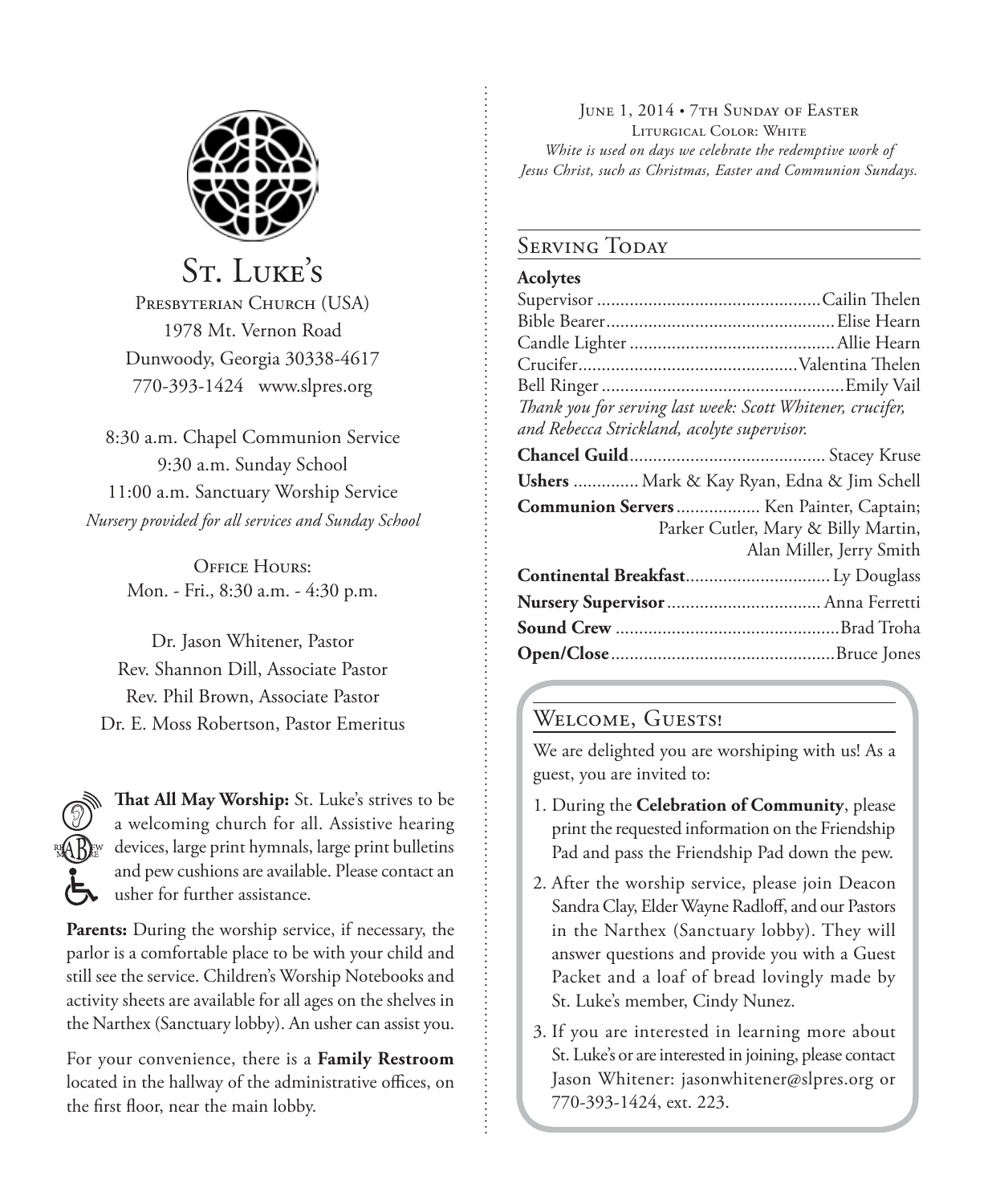#### We Assemble in God's Name

## **In Preparation for Worship**

 We sing praises to You, O God; we raise a psalm in Your honor. You clothe us in all goodness; we are draped in accordance with Your design. As You have sent Jesus Christ to make Your will known, You promise Your Holy Spirit to guide us along Your path. As Your holiness fills our halls, hear us as we worship Your name. Amen.

# **Gathering Prayer of Adoration Jason Whitener Jason Whitener**

**Prelude** Prelude **Prelude** Psalm 130 / Emma Lou Diemer

# **Call to Worship**  \*

Leader: Let the righteous be joyful; let them exult before God; let them be jubilant with joy.

**People: We ascribe You all power and majesty, O God, and sing You our praises.**

Leader: Awesome is God in the sanctuary, the same God of Israel who gives power and strength to the people.

**People: We ascribe You all power and majesty, O God, and sing You our praises. All: Come, let us worship God!**

All Hail the Power of Jesus' Name! / CORONATION \* Processional Hymn #142

**Celebration of Community Phil Brown** Phil Brown

# **Invitation to Confession** \*

# **Call to Prayer**  \*

Leader: The Lord be with you. **People: And also with you.** Leader: Let us pray.

# **Prayer of Confession**  \*

 **Holy and merciful God, in Your presence we confess our sinfulness, our shortcomings, and our offenses against You. You alone know how often we have sinned in wandering from Your ways, in wasting Your gifts, in forgetting Your love. Have mercy on us, O Lord, for we are ashamed and sorry for all we have done to displease You. Forgive our sins, and help us to live in Your light, and walk in Your ways, for the sake of Jesus Christ our Savior. Amen.**

*\* Please stand*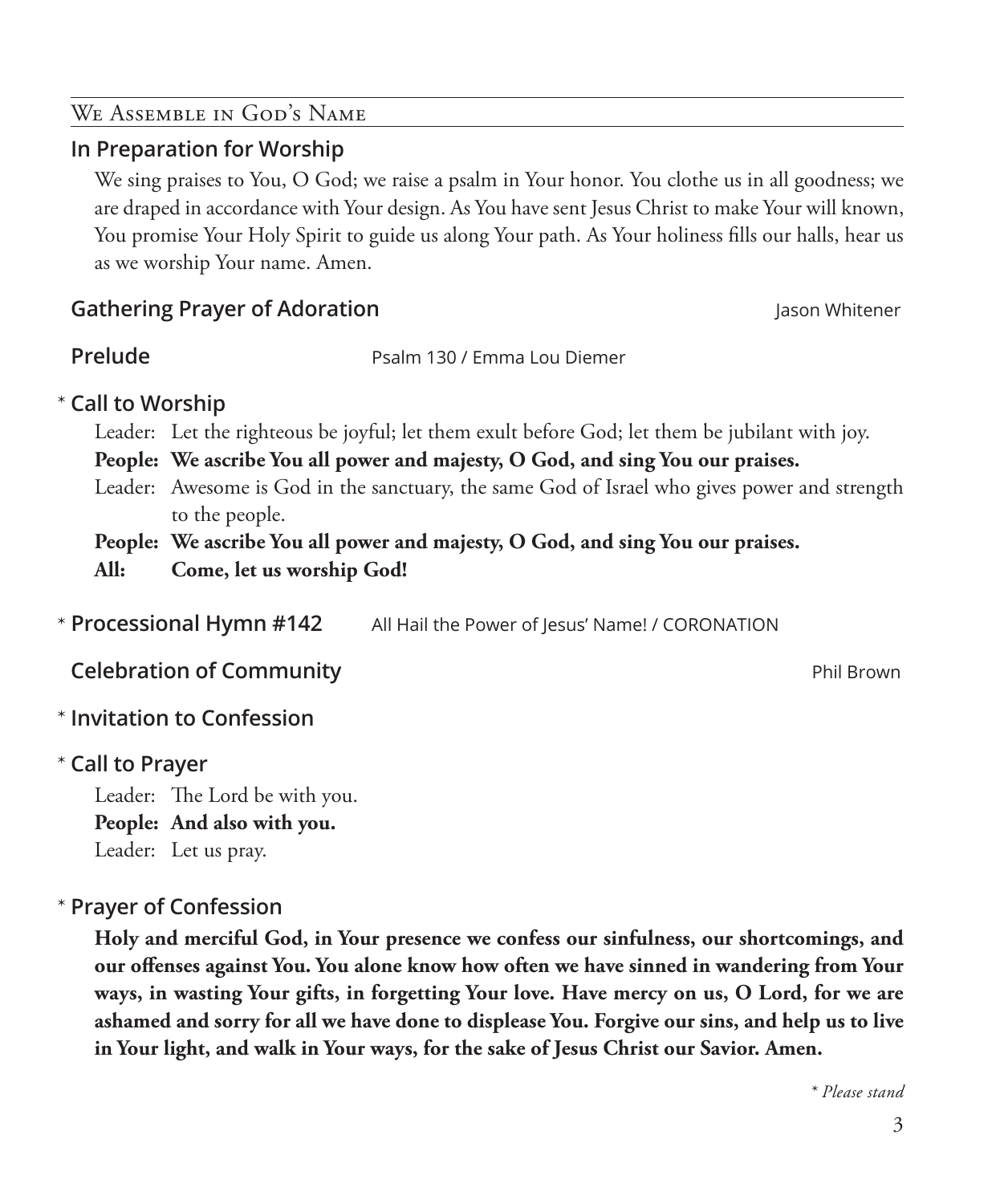# **Assurance of Forgiveness** \*

# **Gloria Patri** \*

 **Glory be to the Father, and to the Son, and to the Holy Ghost; As it was in the beginning, is now, and ever shall be, world without end. Amen. Amen.**

## WE HEAR GOD'S WORD PROCLAIMED

#### **Tell Us Our Story** Phil Brown

 We always encourage children to remain in worship. However, we currently provide child care for infants through young elementary children in the event that families wish to use it. All classes meet in Sheppard Hall, which is located just across the garden.

#### **New Testament Reading** Acts 1:6-14 / page 110 Acts Lisa Meyers

Leader: The Word of the Lord.

**People: Thanks be to God.**

**Anthem** If You Search with All Your Heart / Craig Courtney

Chancel Choir

When you seek Me, you shall find Me if you search with all your heart. For I know the plans I have for you: plans of welfare, not of evil; plans of hope and a future. I will bring you out of bondage to the land I have prepared. I will bring you home to Me. *Based on Jeremiah 29:11-14*

| <b>New Testament Reading</b>  | 1 Peter 4:12-14; 5:6-11 / page 221 |
|-------------------------------|------------------------------------|
| Leader: The Word of the Lord. |                                    |

**People: Thanks be to God.**

| Sermon | Witness | Jason Whitener |
|--------|---------|----------------|
|        |         |                |

#### We Respond to God's Word

**Affirmation of Faith** The Nicene Creed **Shannon Dill** Shannon Dill

 **We believe in one God, the Father, the Almighty, maker of heaven and earth, of all that is, seen and unseen. We believe in one Lord, Jesus Christ, the only Son of God, eternally begotten of the Father, God from God, Light from Light, true God from true God, begotten, not made, of one Being with the Father; through Him all things were made. For us and for our salvation He came down from heaven, was incarnate of the Holy Spirit and the Virgin Mary and became truly human. For our sake He was crucified under Pontius Pilate; He suffered death and was buried. On the third day He rose again in accordance with the Scriptures; He ascended into**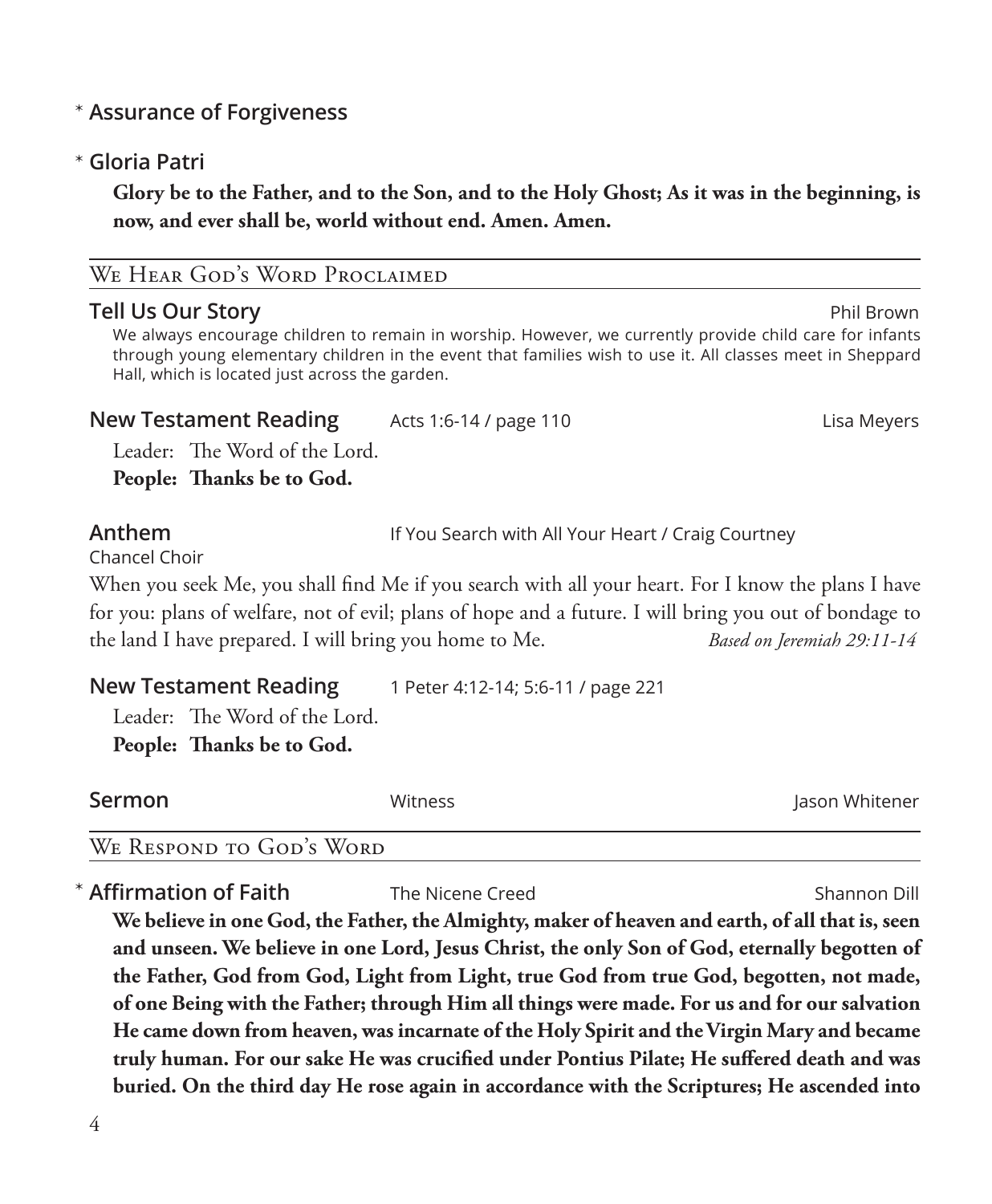**heaven and is seated on the right hand of the Father. He will come again in glory to judge the living and the dead, and His kingdom will have no end. We believe in the Holy Spirit, the Lord, the giver of life, Who proceeds from the Father and the Son, Who with the Father and the Son is worshiped and glorified. Who has spoken through the prophets. We believe in one holy catholic and apostolic church. We acknowledge one baptism for the forgiveness of sins. We look for the resurrection of the dead, and the life of the world to come. Amen.**

**Offering & Offertory** Psalm 91 / Emma Lou Diemer

# **Doxology** \*

 **Praise God, from Whom all blessings flow; Praise Him, all creatures here below; Praise Him above ye heavenly host; Praise Father, Son and Holy Ghost. Amen.**

## **The Lord's Supper**

 When coming forward for Communion, please kneel at the closest available space to the center aisle. If you would like to be served where you are sitting, please raise your hand as the communion servers come down the center aisle and you will be served by intinction (dipping the bread in the cup). Everyone is invited to participate in the sacrament. Children who have discussed the sacrament with their parents and/or a pastor are welcome. A server with gluten-free bread will be standing at the center aisle. If you prefer gluten-free bread, please indicate your preference as you approach. Parents, please note the center rings of the communion are filled with wine. Only the outer ring is filled with grape juice.

**Communion Music** Psalm 127 / Emma Lou Diemer

# **Morning Prayer & The Lord's Prayer**

 **Our Father Who art in heaven, hallowed be Thy name. Thy kingdom come, Thy will be done, on earth as it is in heaven. Give us this day our daily bread; and forgive us our debts, as we forgive our debtors; and lead us not into temptation, but deliver us from evil. For Thine is the kingdom and the power and the glory, forever. Amen.**

# **Prayer of Dedication** \*

| WE GO IN GOD'S NAME |                                                                                                          |
|---------------------|----------------------------------------------------------------------------------------------------------|
| * Sending Hymn #525 | Here I Am, Lord                                                                                          |
| * Benediction       |                                                                                                          |
| * Postlude          | Psalm 128 / Emma Lou Diemer                                                                              |
|                     | WORSHIP NOTE: The organ selections are from a collection called <i>Psalm Interpretations for Organ</i> . |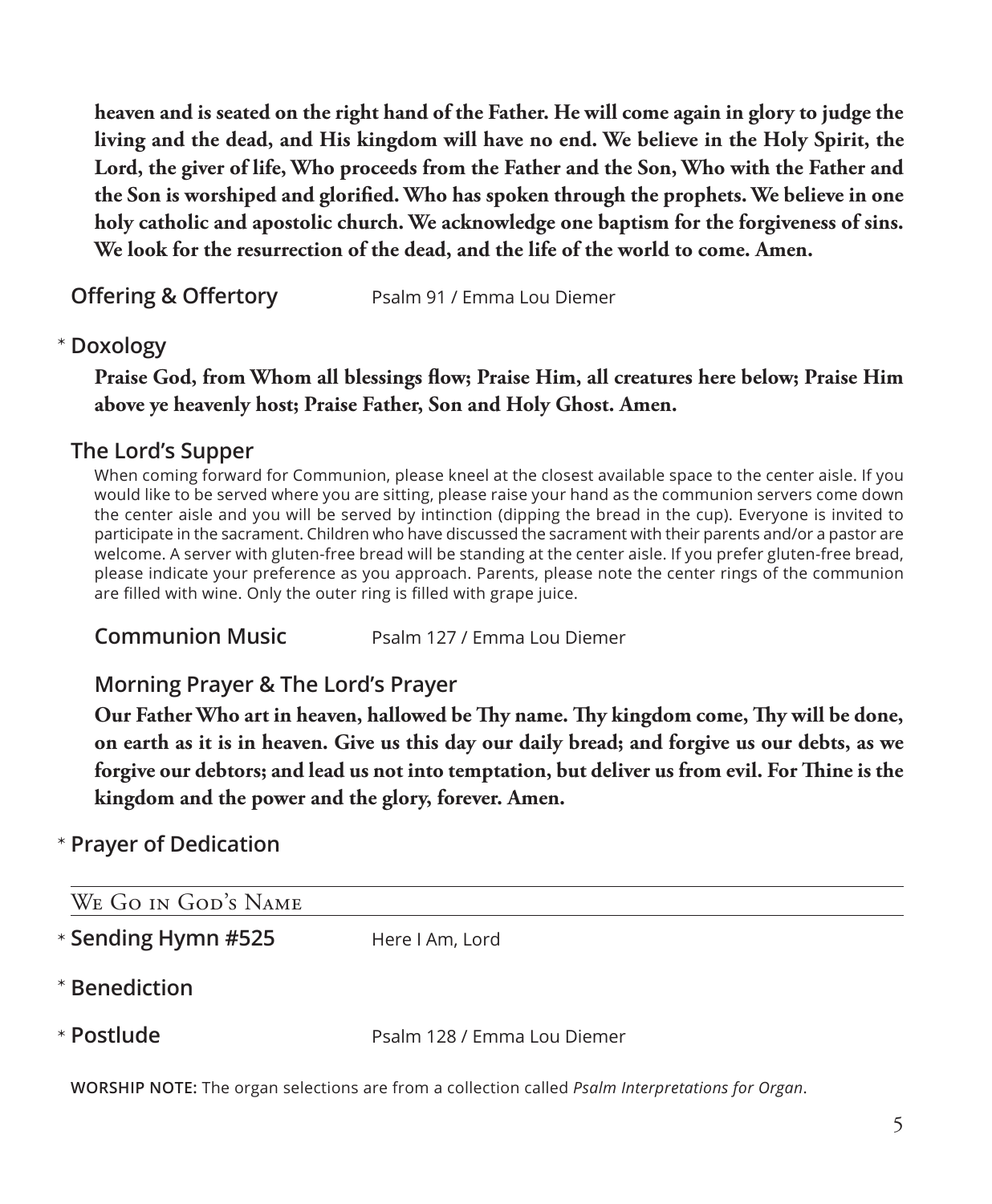#### KNOW

**Class for Newer Members begins Sunday, June 8!** We invite all "newer" members who would like to get to know other members of St. Luke's to join us on Sunday mornings from 9:30-10:30 a.m. beginning June 8 in room 230. We will gather for 8 weeks and study *Making Sense of the Christian Faith,* through engaging conversation and exploration of the basic doctrines of the Christian faith. Please contact Shannon Dill (shannondill@slpres.org) with questions. Feel free to invite a friend; see you on June 8th!

**Friday Morning Men's Bible Study:** join us every Fri. for fellowship and Bible study from 6:40-8 a.m. in the Parlor with Dave Elkins.

# **Youth Connection (SLYC)**

Contact Phil Brown: philbrown@slpres.org, 770.393.1424 ext. 238

Middle school and high schoolers meet in the High School room every Sunday morning in June and August.

We still need help for our VBS week, especially with the 4th and 5th grade mission experience. If you are in high school and would like to help, let Phil know ASAP.

If you are going on a **JUNE mission trip**, please attend worship on June 8th for a short commissioning at either service. If you are going on a **JULY mission trip**, please attend either worship service on July 13.

# **SPLASH! Children's Ministries**

Contact Catherine Anne Thomas: cathomas@slpres.org, 770.393.1424 ext. 228

**Weird Animals** June 9-12, 9:15-12:30

Our vacation bible school theme for this summer is "Weird Animals" – it's all about God's one-of-akind love! We still need helpers in a number of different areas. **Campers and volunteers should register online: www.slpres.org.**

**Help us feed the Animal Keepers (Volunteers)**  You can help during VBS by sending in snacks for our volunteers: http://goo.gl/Mt2hIy. **Thanks for your help!**

**Weird Sunday Mornings in June and August, 9:30-10:30 a.m.** The "Amazing Animals" (three's, PreK, and K) will gather in Rm. 120 to explore the animals in some of our favorite Bible stories. First through fifth graders will gather in the Great Hall for "Weird Animal Games." Each of these classes will require **two adult volunteers each week.** If you can help, please sign up on http:// goo.gl/uMnk0k and tell us which Sun. and which class, we'll do the rest!

# **Feed Your Herd** and Support St. Luke's VBS! **June 2 - June 9 at Jett Ferry Chick-fil-A**

Tell the cashier you're there to support St. Luke's, and Chick-fil-A will donate 10% to our "Weird Animals" VBS!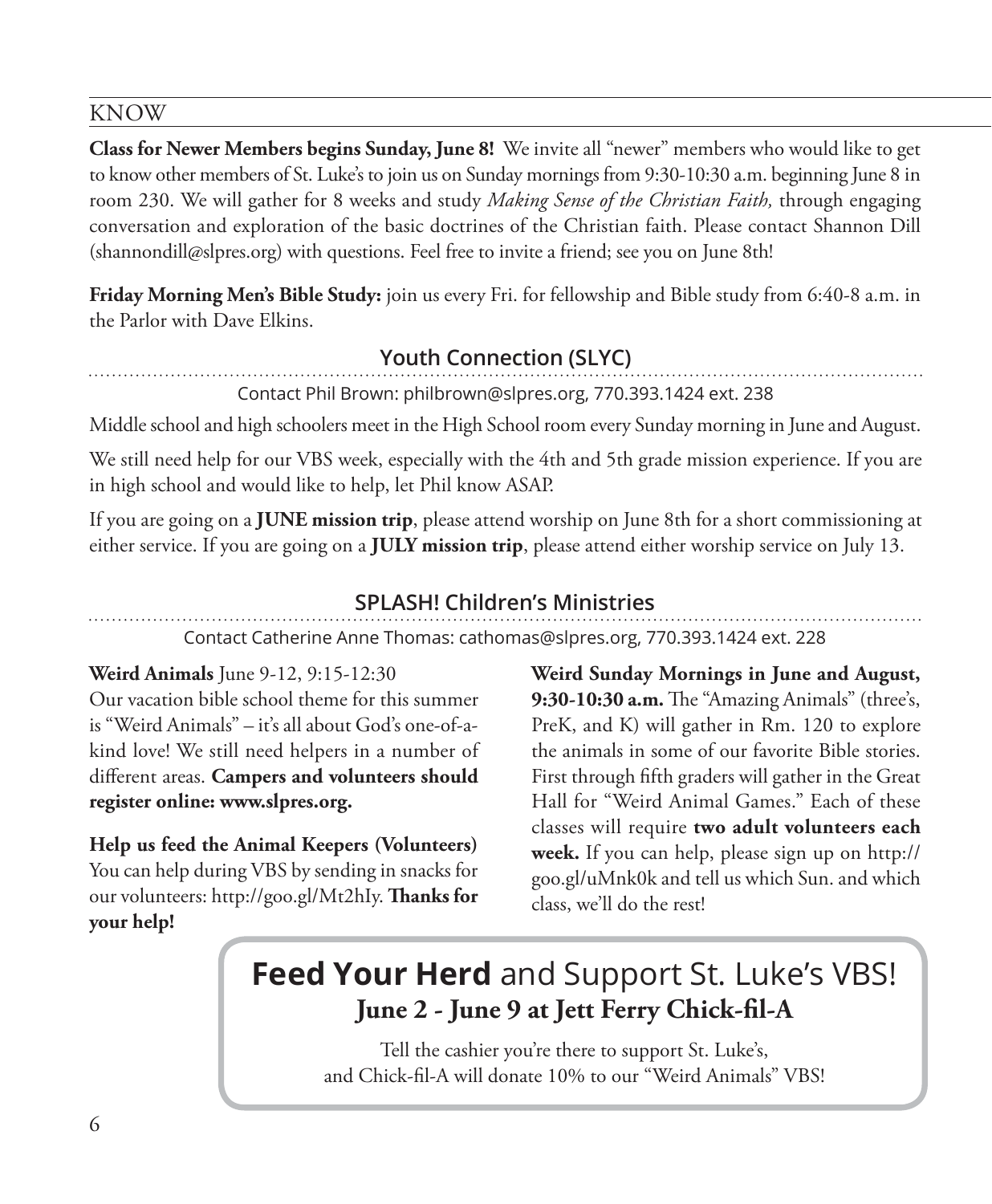# **From the Choir Loft**

Contact Clair Maxwell: clairmaxwell@slpres.org, 770.393.1424 ext. 227

**Flag Day Summer Sing** Clair Maxwell is hosting this fun, informal, patriotic musical event for all in celebration of Flag Day on June 14 from 10 am to Noon in the choir room. Join choir members and others from the community singing American music from all genres including 50s, country, Broadway and standards. Refreshments provided. Child care upon request. Contact Clair (info above) for more information.

**Summer Music Sundays:** We are now scheduling music for our summer worship services when the choirs are not singing. Music is needed at both the 8:30 and 11 a.m. services, and all singers and instrumentalists are welcome and appreciated! If you play an instrument in a band or orchestra, take lessons, or can't sing with the choirs during the year, this is your chance to share your gifts with the congregation. Dates are Jun. 15 - Aug. 10.

**Pipe Organ Rebuilding:** We are very excited that our sanctuary organ is undergoing a significant rebuilding this summer, thanks to your financial support of the *Foundation for the Future* campaign. Robert Coulter Organbuilders of Atl. has developed an exciting (yet cost effective) design, including a complete renovation of the organ console from analog to digital. This will greatly enhance our sanctuary worship and ensure that our fine instrument continues playing well into the future. Stop by the organ and talk to Clair about the details any Sun. after 11:00 worship.

**Open Choir Sundays:** The Chancel Choir invites you to join us as we sing one final week before the summer months. Warm up today at 10:30 a.m. in the choir room, and sing for next week's 11:00 service. No experience is required to sit in the best seats in the house!

# **Adult Sunday School (9:30-10:30 a.m.)**

Contact Shannon Dill: shannondill@slpres.org, 770.393.1424 ext. 229

**The Story of the Bible** (Room 145, The Parlor) Each Sun. includes a 30 min DVD lecture by Dr. Luke Timothy Johnson, followed by class discussion.

#### **F.I.N.C.H** (Room 203)

*Animate Bible* series: It poses questions people really have, and then encourages participants to respond answers aren't included!

#### **Seasons of the Spirit** (Room 231-233)

A biblically-based discussion class following the revised common Lectionary.

# **Faith Foundations** (Room 232)

We are studying the Gospel of Matthew with emphasis on the Church as an earthly manifestation of the kingdom of God.

#### **Soul Food** (Room 235)

Finding Sustenance for Faithful Living: Fellowship, study and discussion on a range of topics related to spirituality in our lives.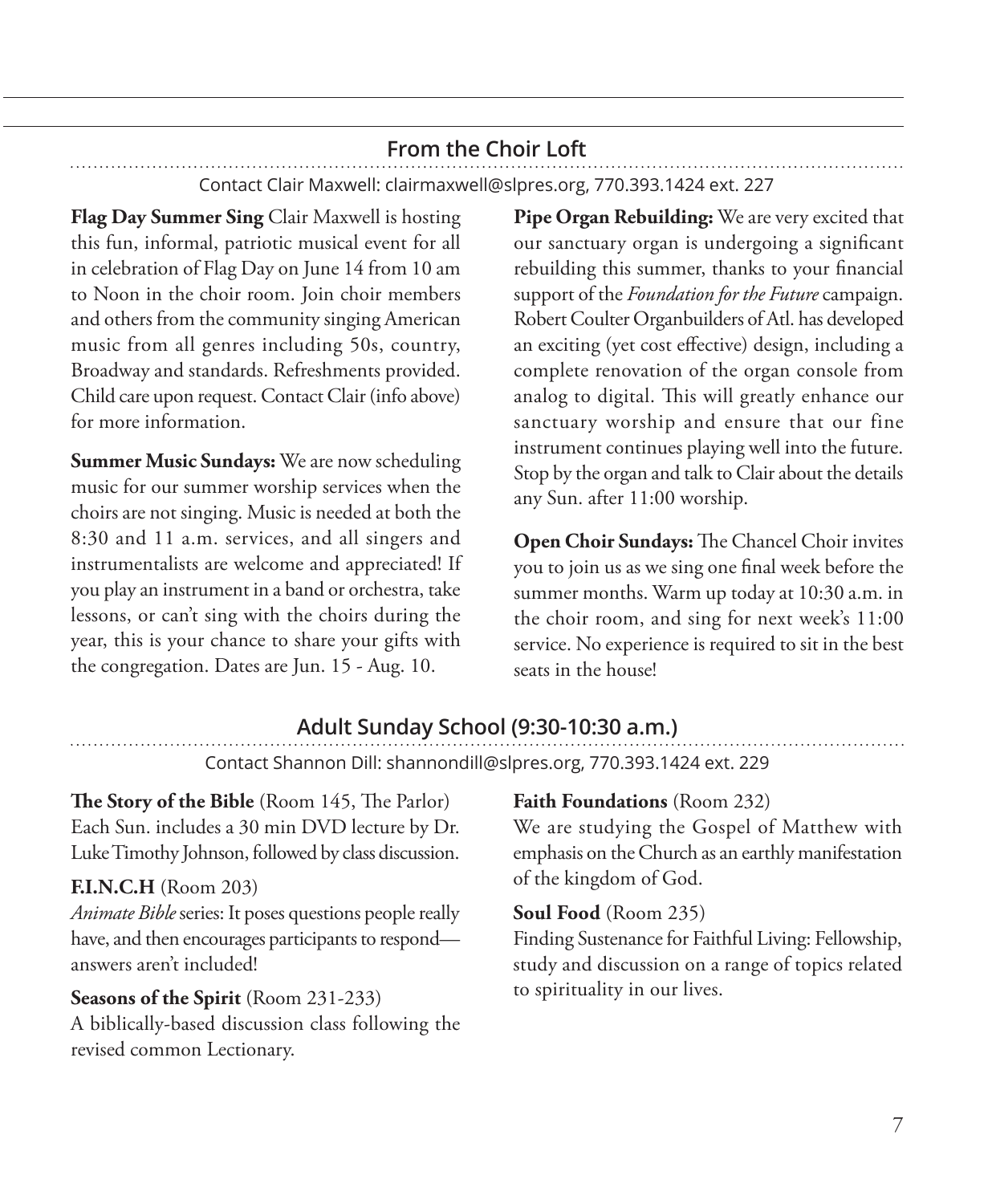#### SHARE

#### **St. Luke's Prayer Room**

Since we began this ministry in 2008, after each worship service a Stephen Minister is available in the prayer room opposite the Chapel to meet with any adult in need of a listening ear. Our team of 17 leaders and ministers share this opportunity. While we feel a very strong bond with this valued piece of "real estate" by no means does it belong only to us! Have you ever considered using the prayer room when you seek time for personal reflection or prayer? In the room you will find carefully selected reading materials, many to take with you. The beautifully lit stained glass promotes a peaceful feeling you might not find elsewhere. While it is exciting to see large groups gathering at St. Luke's for the many programs we offer, how wonderful there is also this space to meet individual needs. We encourage you to seek out this private place for your personal use.

**You can give flowers** for a Sunday worship service in memory or in honor of someone or for a special event. Sign up on the main lobby bulletin board; cost is \$80. Questions? Call Celeste Fischer: 404.434.8099 or Faye Cashwell: 770.409.1960.

**Summer Mom's Group** Don't let summertime keep you from Christian fellowship, fun and learning! Our popular Moms' Group will meet June 25, July 9, July 16 and July 23. And since it's a group for Moms, we will offer child care and fun activities for the little ones. Come each week or just when you can, but we would appreciate reservations in advance for children. Contact Shannon Dill (shannondill@slpres.org) for more information.

**Christian Music Zumba** is a fun way to get fit!

Thurs. in May: 8-9:00 p.m. Thurs. in June: 7-8:00 p.m. \$6 per class. Contact Chris Wallace: clw7324@ comcast.net, 770.395.7324.

**Tai Chi** for strength, flexibility and balance: Tues. & Thurs. 12:30-1:30 p.m. \$10 per class. Contact Sam Evans: educcons@ aol.com, 678.650.2399.

**Summer Sundaes are coming!** Every Sunday in July at 6:30 p.m., join the Fellowship Committee at St. Luke's for fellowship and ice cream sundaes! Help our committee today by voting for your favorite ice cream flavor; there is an ice cream container in the lobby to drop in your vote.

#### **HELP WANTED: FLOAT BUILDERS**

Here comes the 4th of July Parade – and the St. Luke's Float! Plans are being drawn up, construction starts soon, and we are looking for Float Builders. All ages will be considered. Please contact Chris Wallace at clw7324@comcast.net or 770.395.7324 if you have questions or want to join the fun!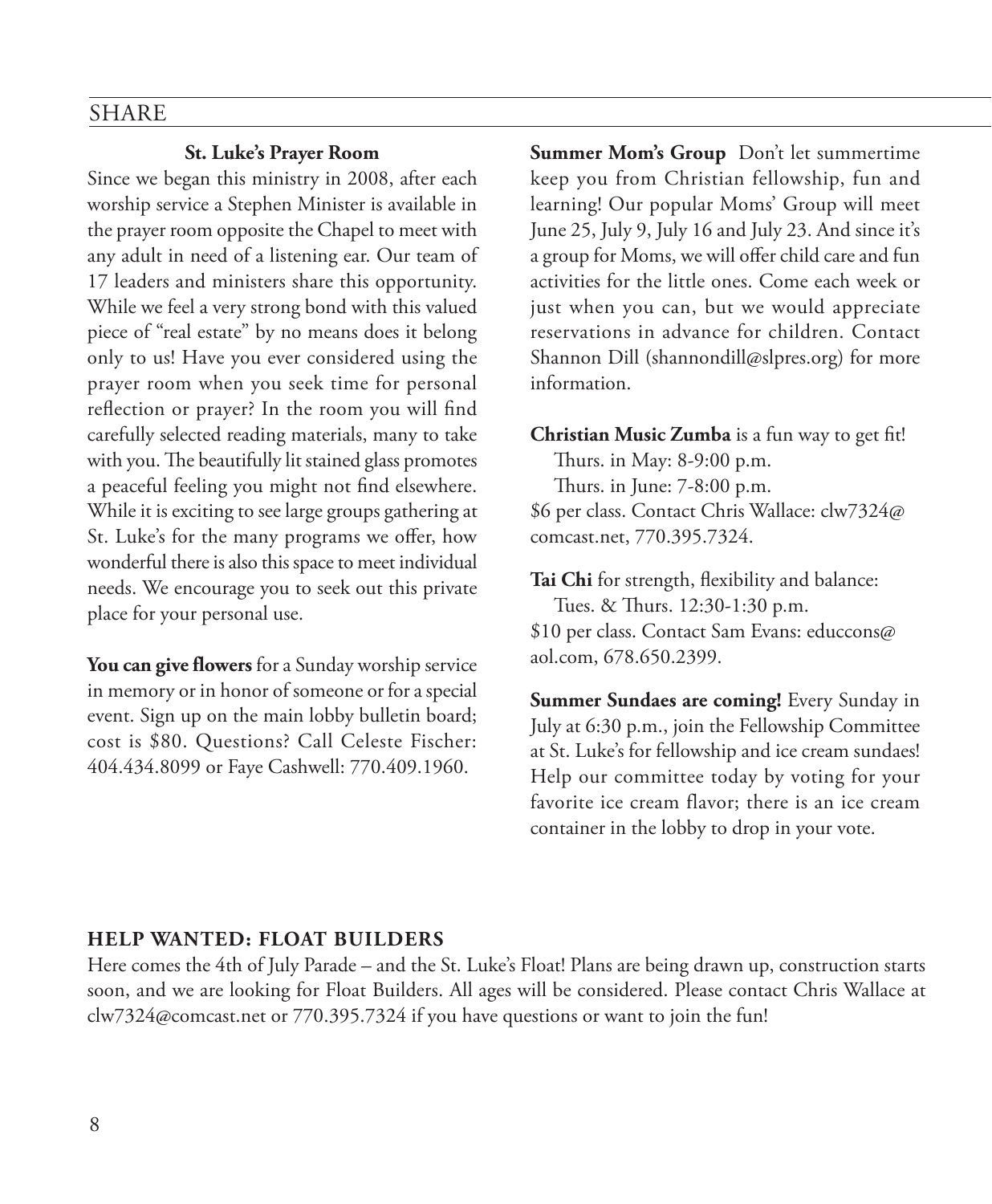## **Summer Camp Preview!**

Join us this Summer as we explore new adventures while continuing our traditions!

**June 2 - June 5**  Adventures in Art *from Camp Little Saints*

**June 9 - June 12**  Weird Animals Vacation Bible School

**July 28 - August 2**  Act Up! and the Missoula Children's Theatre Camp presents "The Pied Piper"

Visit our website, www.slpres.org for more information on the above camps.

**June 15 - June 20:** Expressions in Motion Dance & Arts Camps (eimdance.com/summer\_camp)

**SporTots** at St. Luke's for the following weeks (sportots.com/slpres/):<br> $\frac{1}{2}$  lune 23 - 27 lune 30 - $\overline{J$ une 30 -  $\overline{J}$ uly 2

| Julie $70 - \mu$ |
|------------------|
| July 14 - 18     |
| August 11 - 15   |
| August 25 - 28   |
|                  |



**Electronic Giving Cards** have been created by the Worship and Commitment Committees for members to place in the plates during the Offering so that electronic givers can physically participate in that part of worship. The cards are available in the back of the chapel or in the narthex of the sanctuary. St. Luke's greatly appreciates all the members (nearly 30%) who presently give online, via pre-approved bank draft, or by credit card. This helps our finance committee with a steady income flow throughout the year. We encourage even more members to consider this option. Go to our website (www.slpres.org) and click on the "Giving" tab.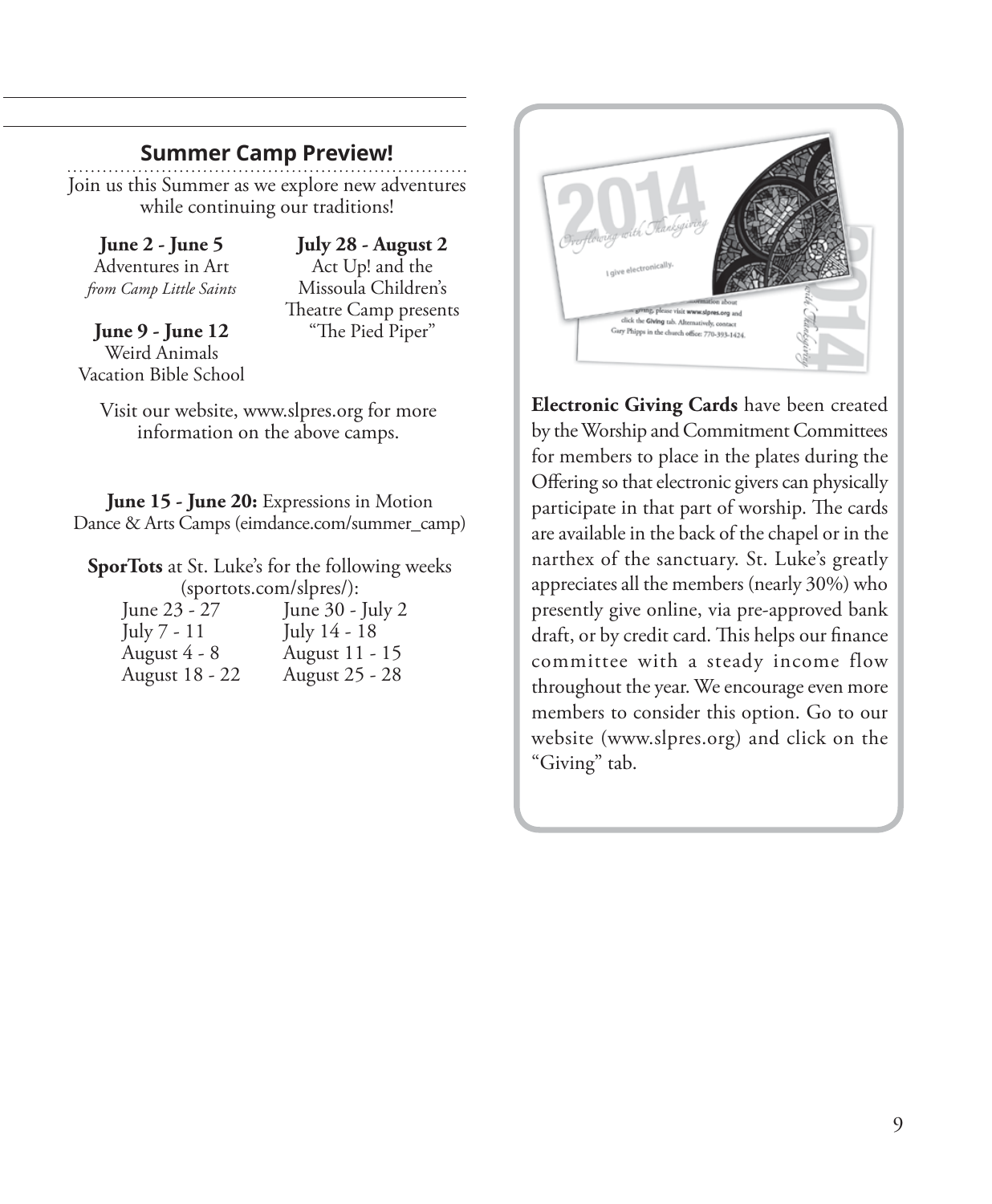# SERVE

**Helping Hands:** Could you use your time and talent to assist someone in the congregation? This ministry matches short term needs (like setting up a computer, driving a member to an appointment, helping change light bulbs) with available resources. If you can help, contact Billy Martin: billybeer214@ yahoo.com, 770.441.0373. If you need the Helping Hands team, contact your Deacon.

**Serve your church with your smile:** be a greeter! Please sign up on http://goo.gl/XtWrDn or contact Meg Wallace: megwallace24@gmail.com, 404.293.1328.

**Volunteers Needed to Provide Dinner:** Interfaith Outreach Home (IOH) provides transitional housing for homeless families; St. Luke's provides and delivers a meal once a month. Reimbursement is budgeted. If your family or group can provide and serve a meal, please put your name on the sign-up sheet on the lobby bulletin board or contact Al Bridges: 770.394.6581.

**Buy Some, Share One:** You can support local food pantries by buying an extra non-perishable item every time you go to the grocery store, and placing your donation in the carts in the main lobby. We alternate our donations monthly to the Interfaith Outreach Home (IOH) and Community Assistance Center (CAC). Your donations make a big difference!

**Prayer Ministry:** Our St. Luke's Prayer Ministry Team is involved in intercessory prayer (praying on behalf of others). If you would like to become a part of the Prayer Ministry Team, contact Paula Barbin: barbin@fulton.K12.ga.us , 678.297.9877.

**Get together for breakfast** here at St. Luke's every Sunday morning and welcome folks as they arrive. If you and your friends could furnish a continental breakfast, we will be glad to reimburse you. Please sign up on http://goo.gl/GevLpf or contact Meg Wallace: megwallace24@gmail.com, 404.293.1328.

**A new ministry:** St. Luke's is a loving and caring church that feels like home to those who participate in the many ministries and programs offered here. However, there are times when a member may become less active at church, and then they find it difficult to reengage. Whatever the circumstances, we want everyone to know that the door is always open! Please contact Shannon Dill (shannondill@ slpres.org) or Jim Giesler (jfgielser@comcast.net) if you'd like to serve in this new ministry.

**Looking for a great way to serve your church family?** St. Luke's Meal Ministry provides meals for families or individuals who are recovering from a recent surgery or illness, suffering from the loss of a loved one, or celebrating the birth or adoption of a new baby. If you are interested in delivering a meal to a congregation member or would like more information, please contact Krissy Williams: bkcook71@yahoo.com.

**We need ushers!** Questions? Contact John Tienken: 770.394.1104, tienkenj@gmail.com.

**Share a Dinner:** St. Luke's provides dinner on the fourth Sunday of the month for 26 homeless men at Journey Night Shelter (formerly Druid Hills). Please sign up on the lobby bulletin board or call Al Bridges: 770.394.6581. **Volunteers are still needed for June 27 and July 27.**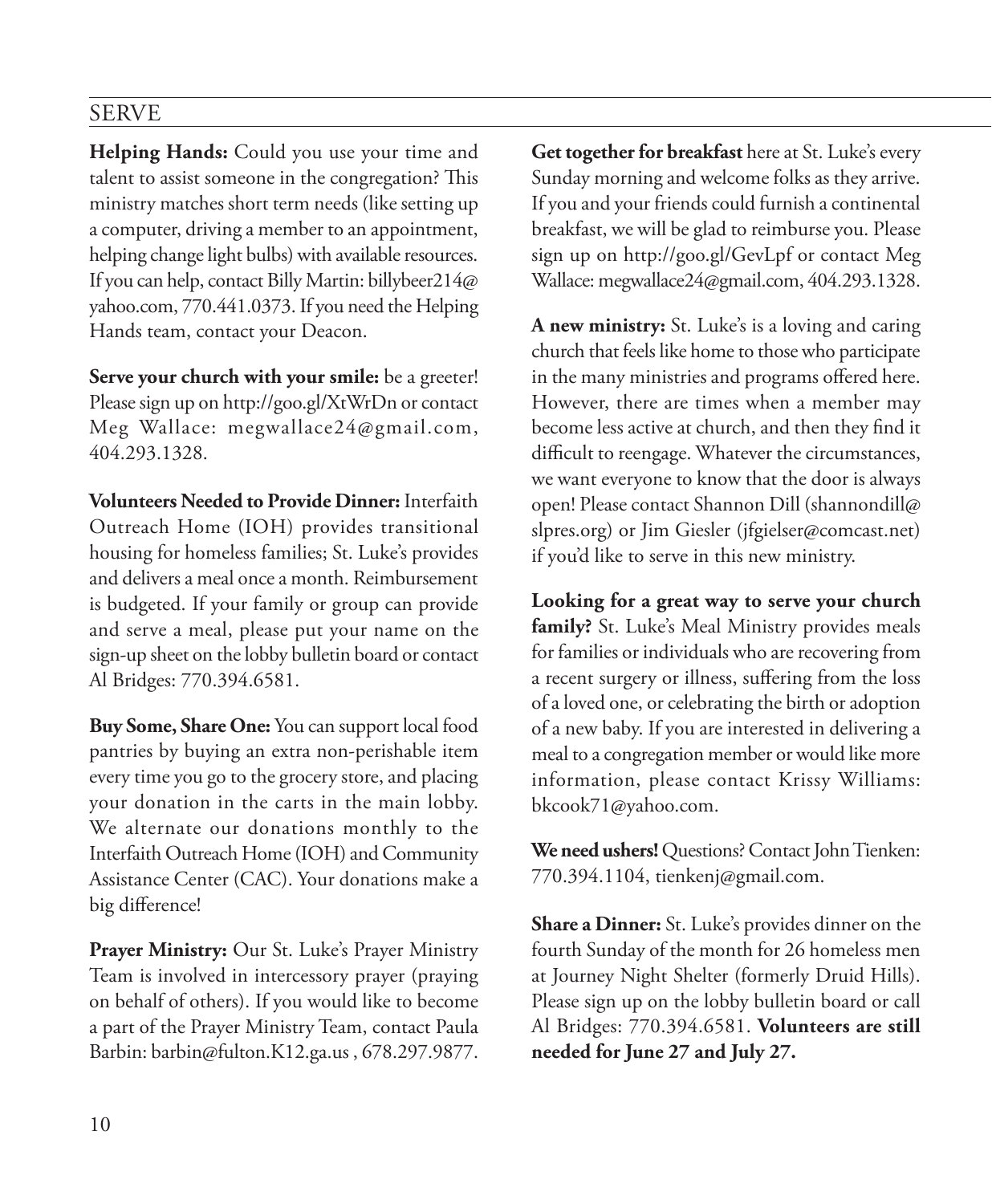**R.O.C.K. (Reaching Out Through Crocheting & Knitting):** Every Wed., 10 a.m. - noon in the Parlor. Men and women of any age and skill level are welcome to join us in making prayer shawls, layette sets, blankets, etc. for outreach projects.

#### **Summer Missions**

**Through July 6** (any Sat.-Sat.) **• Guatemala** Join a mission trip this summer with our partners at AIR-Guatemala. Individuals over 18 are welcome. For more info, contact Anne Hallum: ahallum@ stetson.edu. Anne and AIR staff members will meet you at the airport and handle every detail of an unforgettable week!

#### **June 14-21 • Merida, Mexico**

A new partnership with Acción Ministries (friendsofaccion.org)! We need a team of 20 people who are very flexible and willing to shape our involvement with Acción for this first trip. Our mission will primarily be house building. Please contact Shannon Dill (shannondill@slpres.org) if you are interested in learning more!

#### **July 17-19 • Clinton, SC**

St. Luke's is planning another summer mission trip to Thornwell Home for Children (www.thornwell. org) in Clinton, SC. This is a great way to serve, learn and grow in faith without going too far from home. All ages are welcome and there is a variety of work to do. Missionaries are responsible for a registration fee, two nights at a hotel and some meals; the total cost per person should not exceed \$200. Participating youth will have most of their expenses covered by Tartan Trot proceeds. Contact Mary Martin: mary.martin@nsn.com, 404.345.8597.

**For their excellent leadership and dedication, please express a special THANK YOU to the Class of 2014:**

ELDERS: Tricia Bridges, Jim Bryant, Faye Cashwell (Clerk of Session), Parker Cutler (Youth Elder), Annie Hardy, Sally Joyce, David King, Dick Miller, John Ray

Deacons: Diane Beidl, Jay Burton, Jim Giesler (Moderator), Joyce Johnson, Jean Kammerer, Paula Morris, Luis Sepulveda, Carol Sweigert, Kris Turnbull

#### **... and WELCOME the Class of 2017:**

June 1, 8:30 a.m. Worship Service

Candy Cox, Donna Nall, Pete Shelton, and Samantha Holley will be Ordained and Installed as Elders. Brian Lamb will be Installed as an Elder. Joanna Mangum, Sharon Polensek and Russell Wolfe will be Ordained and Installed as Deacons. Stacey Kruse will be Installed as a Deacon. Jack McKenney will be Ordained and Installed as a Deacon at a later date.

June 8, 11:00 a.m. Worship Service

John Eagar, Saralyn Hill and TJ McGoldrick will be Ordained and Installed as Elders. Gary Phipps will be Installed as an Elder. Joyce Kratzenberg, Stephen Moss, Tom Schaap, Barry Smith and Keith Williams will be Ordained and Installed as Deacons.